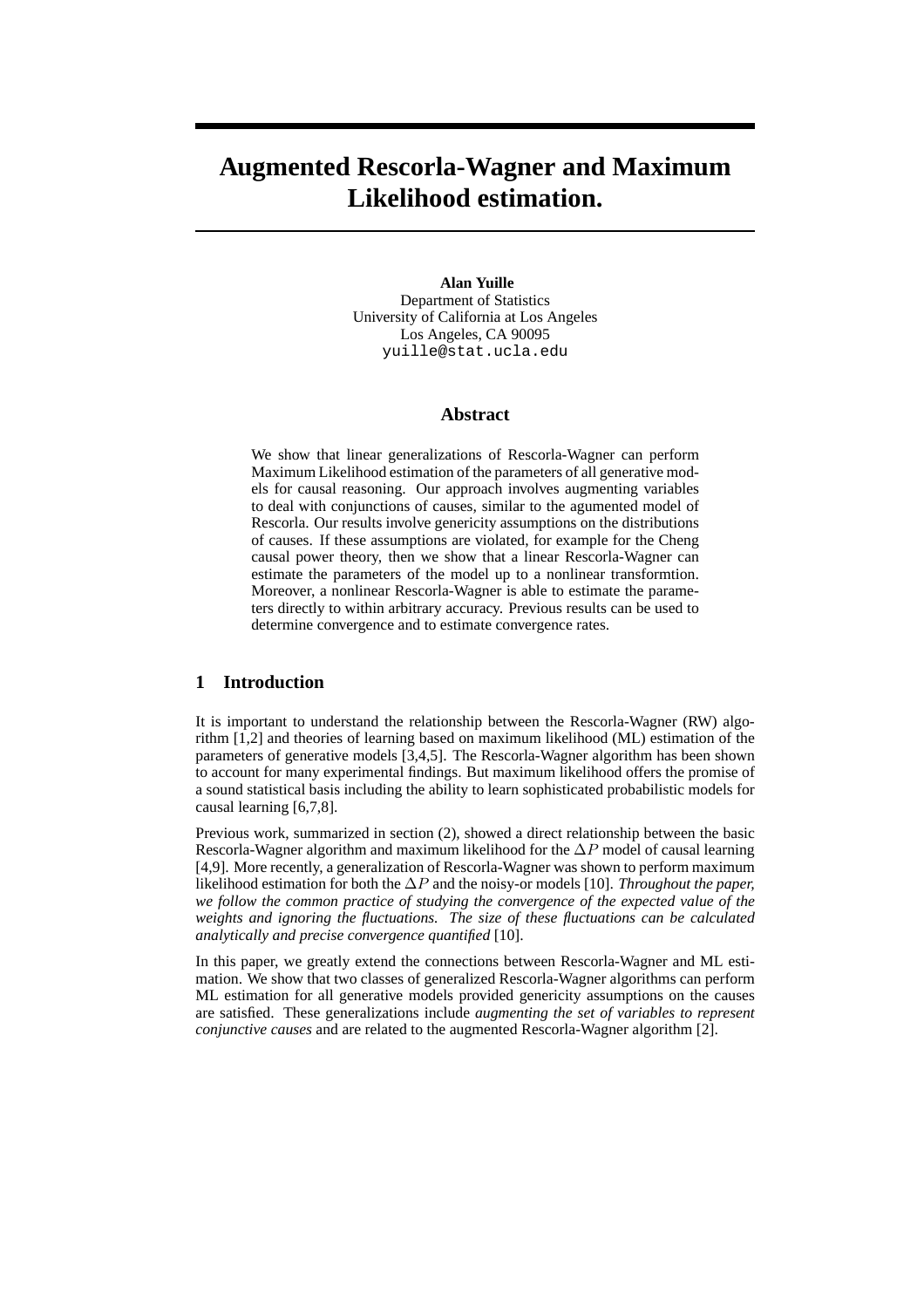We also analyze the case where the genericity assumption breaks down and pay particular attention to Chengs' causal power model [4,5]. We demonstrate that Rescorla-Wagner can perform ML estimation for this model up to a nonlinear transformation of the model parameters (i.e. Rescorla-Wagner does ML but in a different coordinate system). We sketch how a nonlinear Rescorla-Wagner can estimate the parameters directly.

Convergence analysis from previous work [10] can be directly applied to these new Rescorla-Wagner algorithms. This gives convergence conditions and put bounds on the convergence rate. The analysis assumes that the data consists of i.i.d. samples from the (unknown) causal distribution. But the results can also be applied in the piecewise iid case (such as forward and backward blocking [11]).

### **2 Summary of Previous Work**

We summarize pervious work relating maximum likelihood estimation of generative models with the Rescorla-Wagner algorithm [4,9,10]. This work assumes that there is a binaryvalued event E which can be caused by one or more of two binary-valued causes  $C_1, C_2$ . The  $\Delta P$  and Noisy-or theories use generative models of form:

$$
P_{\Delta P}(E = 1|C_1, C_2, \omega_1, \omega_2) = \omega_1 C_1 + \omega_2 C_2 \tag{1}
$$

$$
P_{Noisy-or}(E = 1|C_1, C_2, \omega_1, \omega_2) = \omega_1 C_1 + \omega_2 C_2 - \omega_1 \omega_2 C_1 C_2,
$$
\n(2)

where  $\{\omega_1, \omega_2\}$  are the model parameters.

The training data consists of examples  $\{E^{\mu}, C_1^{\mu}, C_2^{\mu}\}\$ . The parameters  $\{\omega_1, \omega_2\}$  are estimated by Maximum Likelihood

$$
\{\omega_1^*, \omega_2^*\} = \arg\max_{\{\omega_1, \omega_2\}} \prod_{\mu} P(E^{\mu} | C_1^{\mu}, C_2^{\mu}; \omega_1, \omega_2) P(C_1^{\mu}, C_2^{\mu}),\tag{3}
$$

where  $P(C_1, C_2)$  is the distribution on the causes. It is independent of  $\{\omega_1, \omega_2\}$  and does not affect the Maximum Likelihood estimation, except for some non-generic cases to be discussed in section (5).

An alternative approach to learning causal models is the Rescorla-Wagner algorithm which updates weights  $V_1$ ,  $V_2$  as follows:

$$
V_1^{t+1} = V_1^t + \Delta V_1^t, \ \ V_2^{t+1} = V_2^t + \Delta V_2^t,\tag{4}
$$

where the update rule  $\Delta V$  can take forms like:

$$
\Delta V_1 = \alpha_1 C_1 (E - C_1 V_1 - C_2 V_2), \ \Delta V_2 = \alpha_2 C_2 (E - C_1 V_1 - C_2 V_2), \text{ basic rule} \tag{5}
$$

$$
\Delta V_1 = \alpha_1 C_1 (1 - C_2)(E - V_1), \quad \Delta V_2 = \alpha_2 C_2 (1 - C_1)(E - V_2), \quad \text{variant rule.} \tag{6}
$$

It is known that if the basic update rule (5) is used then the weights converge to the ML estimates of the parameters  $\{\omega_1, \omega_2\}$  provided the data is generated by the  $\Delta P$  model (1) [4,9] (but not for the noisy-or model).

If the variant update rule (6) is used, then the weights converge to the parameters  $\{\omega_1, \omega_2\}$ of the ∆P model *or* the noisy-or model (2) depending on which model generates the data  $[10]$ .

# **3 Basic Ingredients**

This section describes three basic ingredients of this work: (i) the generative models, (ii) maximum likelihood, and (iii) the generalized Rescorla-Wagner algorithms.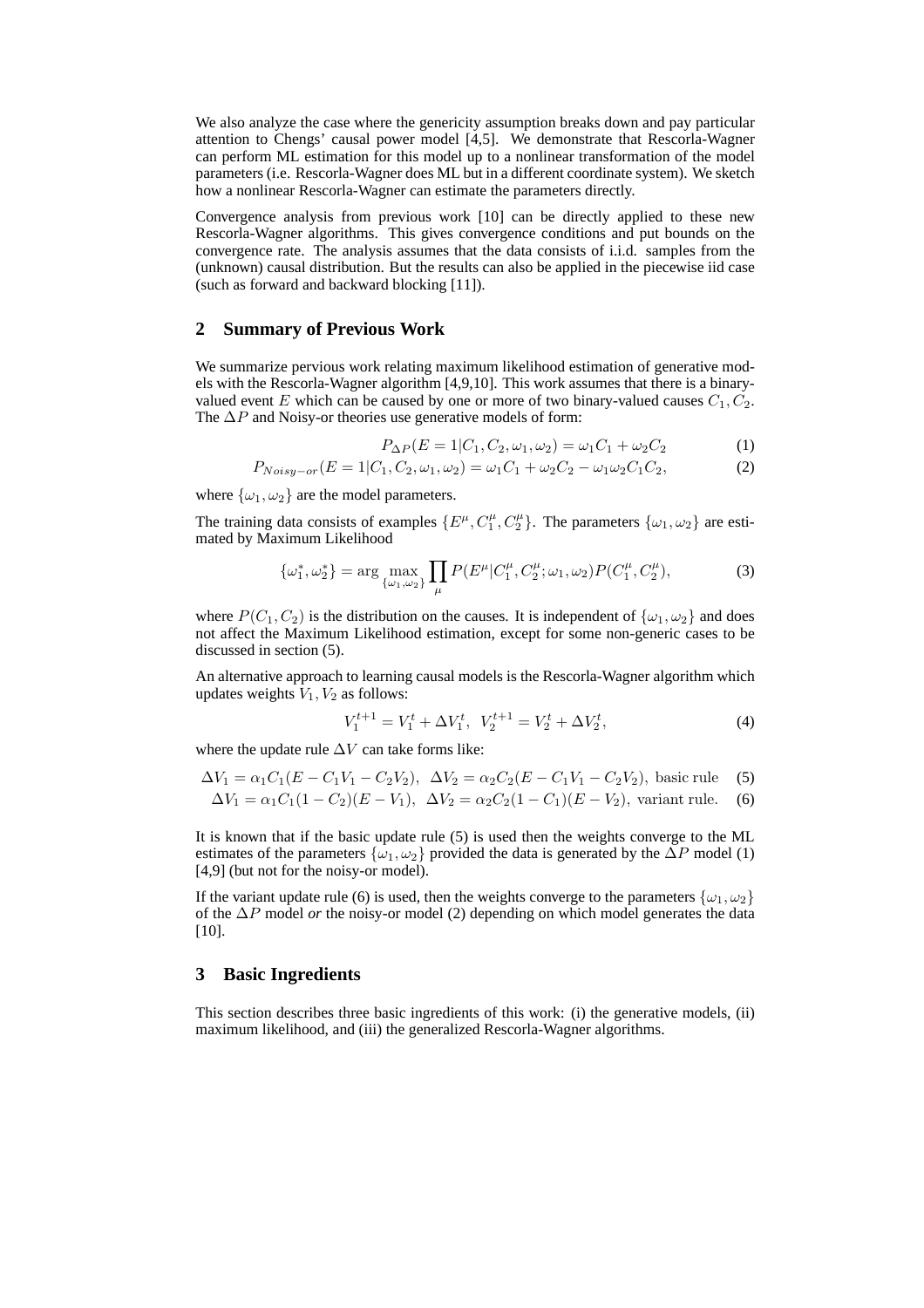#### **Representing the generative models.**

We represent the distribution  $P(E|\vec{C}; \vec{\alpha})$  by the function:

$$
P(E=1|\vec{C};\vec{\alpha}) = \sum_{i} \alpha_i h_i(\vec{C}), \qquad (7)
$$

where the  $\{h_i(\vec{C})\}$  are a set of basis functions and the  $\{\alpha_i\}$  are parameters. If the dimension of  $\vec{C}$  is n, then the number of basis functions is  $2^n$ . All distributions of binary variables can be represented in this form.

For example, if  $n = 2$  we can use the basis:

$$
h_1(\vec{C}) = 1, h_2(\vec{C}) = C_1, h_3(\vec{C}) = C_2, h_4(\vec{C}) = C_1 C_2,
$$
\n(8)

Then the noisy-or model  $P(E = 1|C_1, C_2) = \omega_1 C_1 + \omega_2 C_2 - \omega_1 \omega_2 C_1 C_2$  corresponds to setting  $\alpha_1 = 0, \alpha_2 = \omega_1, \alpha_3 = \omega_2, \alpha_4 = -\omega_1\omega_2$ .

## **Data Generation Assumption and Maximum Likelihood**

We assume that the observed data  $\{E^{\mu}, \vec{C}^{\mu} : \mu \in \Lambda\}$  are i.i.d. samples from  $P(E|\vec{C})P(\vec{C})$ . It is possible to adapt our results to cases where the data is piecewise i.i.d., such as blocking experiments, but we have no space to describe this here.

Maximum Likelihood (ML) estimates the  $\vec{\alpha}$  by solving:

$$
\vec{\alpha}^* = \arg\min_{\vec{\alpha}} - \sum_{\mu \in \Lambda} \log \{ P(E^{\mu}|\vec{C}^{\mu}; \vec{\alpha}) P(\vec{C}^{\mu}) \} = \arg\min_{\vec{\alpha}} - \sum_{\mu \in \Lambda} \log P(E^{\mu}|\vec{C}^{\mu}; \vec{\alpha}). \tag{9}
$$

Observe that the estimate of  $\vec{\alpha}$  is independent of  $P(\vec{C})$  provided the distribution is generic. Important non-generic cases are treated in section (5).

#### **Generalized Rescorla-Wagner**.

The Rescorla-Wagner (RW) algorithm updates weights  $\{V_i : i = 1, ..., n\}$  by a discrete iterative algorithm:

$$
V_i^{t+1} = V_i^t + \Delta V_i^t, \ \ i = 1, ..., n. \tag{10}
$$

We assume a generalized form:

$$
\Delta V_i = \sum_j V_j f_{ij}(\vec{C}) + Eg_i(\vec{C}), \ \ i, j = 1, ..., n
$$
\n(11)

for functions  $\{f_{ij}(\vec{C})\}, \{q_i(\vec{C})\}\$ . It is easy to see that equations (5,6) are special cases.

# **4 Theoretical Results**

We now gives sufficient conditions which ensure that the only fixed points of generalized Rescorla-Wagner correspond to ML estimates of the parameters  $\vec{\alpha}$  of generative models  $P(E|\vec{C}, \vec{\alpha})$ . We then obtain two classes of generalized Rescorla-Wagner which satisfy these conditions. For one class, convergence to the fixed points follow directly. For the other class we need to adapt results from [10] to guarantee convergence to the fixed points. Our results assume genericity conditions on the distribution  $P(\vec{C})$  of causes. We relax these conditions in section (5).

The number of weights  ${V_i}$  used by the Rescorla-Wagner algorithm is equal to the number of parameters  $\{\alpha_i\}$  that specify the model. But many weights will remain zero unless conjunctions of causes occur, see section (6).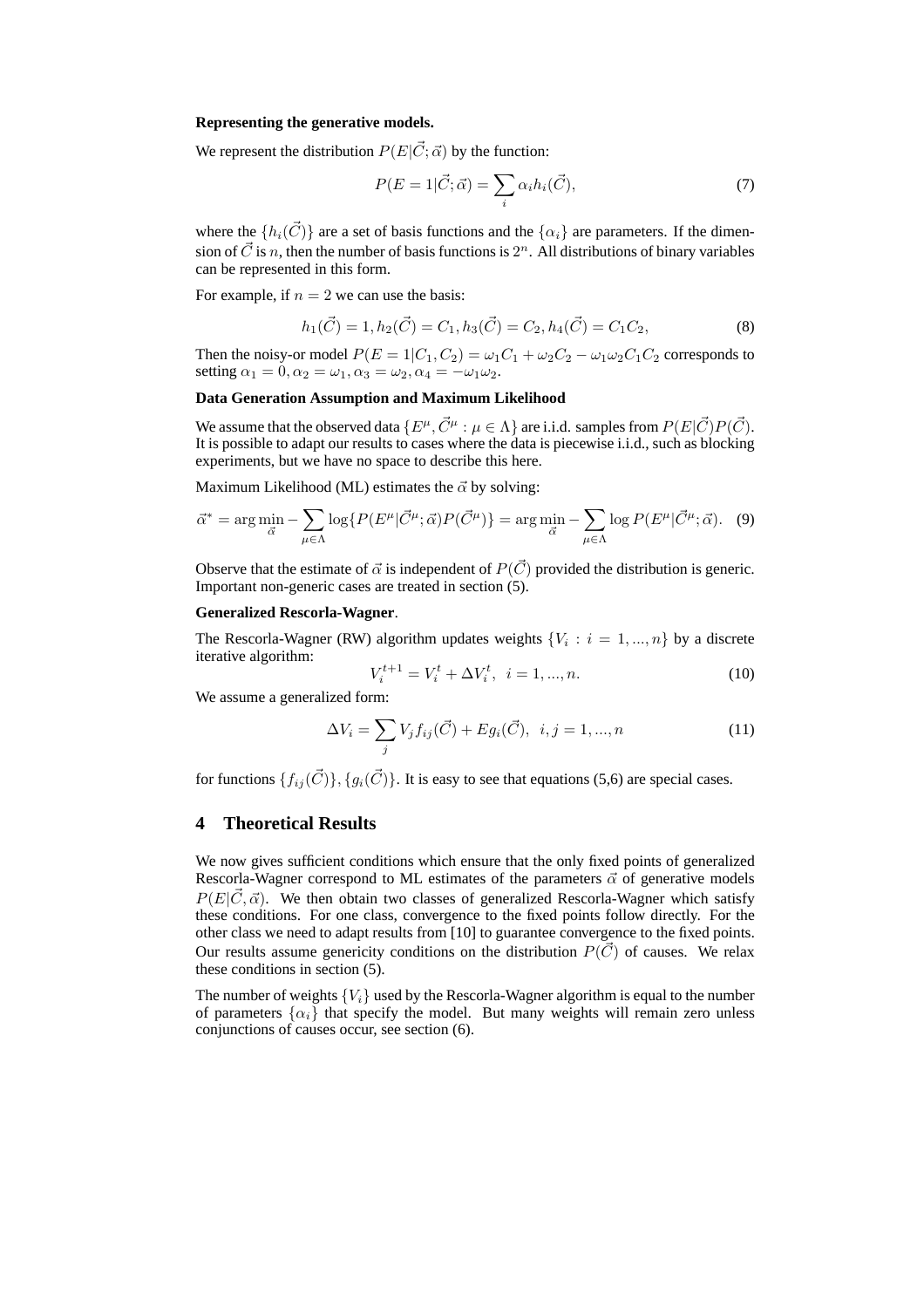**Theorem 1.** *A sufficient condition for generalized Rescorla-Wagner (11), to have a unique fixed point at the maximum likelihood estimates of the parameters of a generative model*  $P(E|\vec{C};\vec{\alpha})$  (7), is that  $< f_{ij}(\vec{C})>_{P(\vec{C})} = - < g_i(\vec{C}) h_j(\vec{C})>_{P(\vec{C})} \ \forall \ i,j$  and the matrix  $< f_{ij}(\vec{C}) >_{P(\vec{C})}$  is invertible.

Proof. We calculate the expectation  $\langle \Delta V_i \rangle_{P(E|\vec{C})P(\vec{C})}$ . This is zero if, and only if,  $\sum_j V_j < f_{ij}(\vec{C})>_{P(\vec{C})}+\sum_j \alpha_j < g_i(\vec{C}) h_j(\vec{C})>_{P(\vec{C})}=0.$  The result follows.

We use notation that  $\langle \cdot \rangle_{P(\vec{C})}$  is the expectation with respect to the probability distribution  $P(\vec{C})$  on the causes. For example,  $\langle f_{ij}(\vec{C}) \rangle_{P(\vec{C})} = \sum_{\vec{C}} P(\vec{C}) f_{ij}(\vec{C})$ . Hence the requirement that the matrix  $\langle f_{ij}(\vec{C}) \rangle_{P(\vec{C})}$  is invertible usually requires that  $P(\vec{C})$ is generic. See examples in sections (4.1,4.2). Convergence may still occur if the matrix  $\langle f_{ij}(\vec{C}) \rangle_{P(\vec{C})}$  is non-invertible. Linear combinations of the weights will remained fixed (in the directions of the zero eigenvectors of the matrix) and the remaining linear co,mbinations will converge.

Additional conditions to ensure convergence to the fixed point, and to determine the convergence rate, can be found using Theorems 3,4,5 in [10].

#### **4.1 Generalized RW class I**

We now give prove a corollary of Theorem 1 which will enable us to obtain our first class of generalized RW algorithms.

**Corollary 1**. *A sufficient condition for generalized RW to have fixed points at ML estimates of the model parameters is*  $f_{ii}(\vec{C}) = -h_i(\vec{C})h_i(\vec{C}), g_i(\vec{C}) = h_i(\vec{C}) \ \forall \ i, j$  and the matrix  $\langle h_i(\vec{C})h_j(\vec{C})\rangle_{P(\vec{C})}$  is invertible. Moreover, convergence to the fixed point is *guaranteed.*

Proof. *Direct verification. Convergence to the fixed point follows from the gradient descent nature of the algorithm, see equation (12).*

These conditions define generalized RW class I (GRW-I) which is a natural extension of basic Rescorla-Wagner (5):

$$
\Delta V_i = h_i(\vec{C}) \{ E - \sum_j h_j(\vec{C}) V_j \} = -\frac{\partial}{\partial V_i} (E - \sum_j h_j(\vec{C}) V_j)^2, \ \ i = 1, ..., n \tag{12}
$$

This GRW-I algorithm ia guaranteed to converge to the fixed point because it performs stochastic steepest descent. This is essentially the Widrow-Huff algorithm [12,13].

To illustrate Corollary 1, we show the relationships between GRW-I and ML for three different generative models: (i) the  $\Delta P$  model, (ii) the noisy-or model, and (iii) the most general form of  $P(E|\vec{C})$  for two causes. It is important to realize that these generative *models form a hierarchy and GRW-I algorithms for the later models will also perform ML on the simpler ones*.

## **1. The** ∆P **model.**

Set  $n = 2$ ,  $h_1(\vec{C}) = C_1$  and  $h_2(\vec{C}) = C_2$ . Then equation (12) reduces to the basic RW algorithm (5) with two weights  $V_1, V_2$ . By Corollary 1, we see that it performs ML estimation for the  $\Delta P$  model (1). This rederives the known relationship between basic RW, ML, and the  $\Delta P$  model [4,9].

Observe that Corollary 1 requires that the matrix 
$$
\begin{pmatrix} < C_1 >_{P(\vec{C})} < C_1 C_2 >_{P(\vec{C})} \\ < C_1 C_2 >_{P(\vec{C})} < C_2 >_{P(\vec{C})} \end{pmatrix}
$$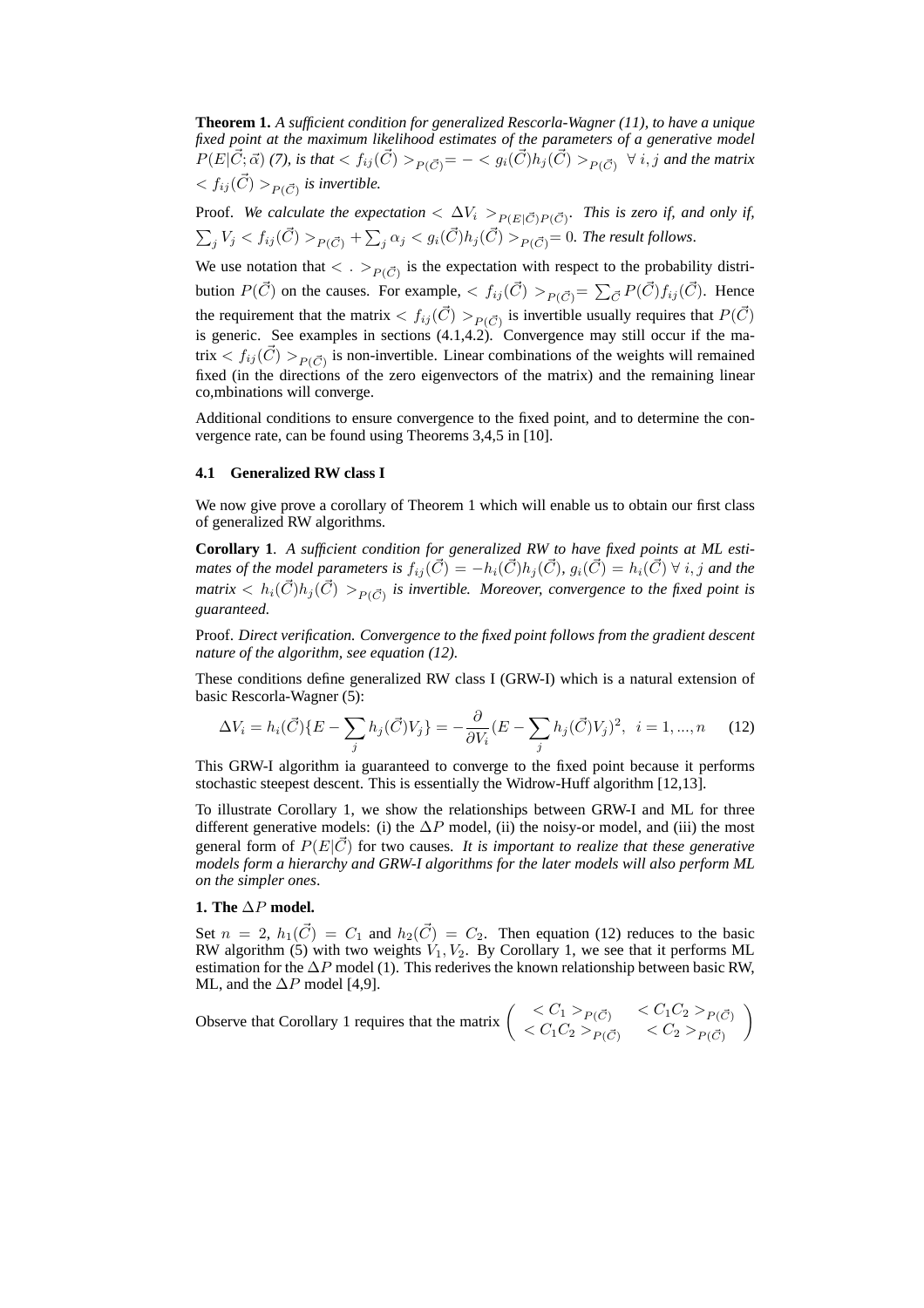be invertible. This is equivalent to the genericity condition  $\langle C_1 C_2 \rangle^2 = \frac{1}{P(\vec{C})} \neq \langle C_1 \rangle$  $C_1 >_{P(\vec{C})} < C_2 >_{P(\vec{C})}$ .

#### **2. The Noisy-Or model.**

Set  $n = 3$  with  $h_1(\vec{C}) = C_1, h_2(\vec{C}) = C_2, h_3(\vec{C}) = C_1C_2$ . Then Corollary 1 proves that the following algorithm will converge to estimate  $V_1^* = \omega_1$ ,  $V_2^* = \omega_2$  and  $V_3^* = -\omega_1\omega_2$ for the noisy-or model.

$$
\Delta V_1 = C_1 (E - C_1 V_1 - C_2 V_2 - C_1 C_2 V_3) = C_1 (E - V_1 - C_2 V_2 - C_2 V_3)
$$
  
\n
$$
\Delta V_2 = C_2 (E - C_1 V_1 - C_2 V_2 - C_1 C_2 V_3) = C_2 (E - C_1 V_1 - V_2 - C_1 V_3)
$$
  
\n
$$
\Delta V_3 = C_1 C_2 (E - C_1 V_1 - C_2 V_2 - C_1 C_2 V_3) = C_1 C_2 (E - V_1 - V_2 - V_3).
$$
 (13)

This algorithm is a minor variant of basic RW. Observe that this has more weights ( $n = 3$ ) than the total number of causes. The first two weights  $V_1$  and  $V_2$  yield  $\omega_1, \omega_2$  while the third weight  $V_3$  gives a (redundant) estimate of  $\omega_1\omega_2$ . The matrix  $\langle h_i(\vec{C})h_j(\vec{C}) \rangle_{P(\vec{C})}$ has determinant  $(*C*<sub>1</sub>*C*<sub>2</sub> > − < *C*<sub>1</sub> >)(*C*<sub>1</sub>*C*<sub>2</sub> > − < *C*<sub>2</sub> >) < *C*<sub>1</sub>*C*<sub>2</sub> > and is$ invertible provided  $\langle C_1 \rangle \neq 0, 1, \langle C_2 \rangle \neq 0, 1$  and  $\langle C_1 C_2 \rangle \neq \langle C_1 \rangle \langle C_2 \rangle$ . This rules out the special case in Cheng's experiments [4,5] where  $C_1 = 1$  always, see discussion in section (5).

It is known that basic RW is unable to do ML estimation for the noisy-or model *if there are only two weights* [4,5,9,10]. The differences here is that three weights are used.

#### **3. The general two-cause model.**

Thirdly, we consider the most general model  $P(E|\vec{C})$  for two causes. This can be written in the form:

$$
P(E = 1|C_1, C_2) = \alpha_1 + \alpha_2 C_1 + \alpha_3 C_2 + \alpha_4 C_1 C_2.
$$
 (14)

This corresponds to  $h_1(\vec{C}) = 1, h_2(\vec{C}) = C_1, h_3(\vec{C}) = C_2, h_4(\vec{C}) = C_1C_2$ . Corollary 1 gives us *the most general algorithm*:

$$
\Delta V_1 = (E - V_1 - C_1 V_2 - C_2 V_3 - C_1 C_2 V_4) = (E - V_1 - C_1 V_2 - C_2 V_3 - C_1 C_2 V_4)
$$
  
\n
$$
\Delta V_2 = C_1 (E - V_1 - C_1 V_2 - C_2 V_3 - C_1 C_2 V_4) = C_1 (E - V_1 - V_2 - C_2 V_3 - C_2 V_4)
$$
  
\n
$$
\Delta V_3 = C_2 (E - V_1 - C_1 V_2 - C_2 V_3 - C_1 C_2 V_4) = C_2 (E - V_1 - C_1 V_2 - V_3 - C_1 V_4)
$$
  
\n
$$
\Delta V_4 = C_1 C_2 (E - V_1 - C_1 V_2 - C_2 V_3 - C_1 C_2 V_4) = C_1 C_2 (E - V_1 - V_2 - V_3 - V_4).
$$

By Corollary 1, this algorithm will converge to  $V_1^* = \alpha_1, V_2^* = \alpha_2, V_3^* = \alpha_3, V_4^* = \alpha_4$ , provided the matrix is invertible. The determinant of the matrix  $\langle h_i(\vec{C})h_j(\vec{C}) \rangle_{P(\vec{C})}$  is  $\langle C_1 C_2 \rangle$  ( $\langle C_1 C_2 \rangle - \langle C_1 \rangle$ )( $\langle C_1 C_2 \rangle - \langle C_2 \rangle$ )(1- $\langle C_1 \rangle - \langle C_2 \rangle$  $+ < C_1C_2$  >). This will be zero for special cases, for example if  $C_1 = 1$  always.

*It is important to realize that the most general GRW-I algorithm will converge if*  $P(E|\vec{C})$ *is the*  $\Delta P$  *or the noisy-or model. For*  $\Delta P$  *it will converge to*  $V_1^* = 0, V_2^* = \omega_1, V_3^* =$  $\omega_2, V_4^* = 0$ . For noisy-or, it converges to  $V_1^* = 0, V_2^* = \omega_1, V_3^* = \omega_2, V_4^* = -\omega_1\omega_2$ .

The learning system which implements the GRW-I algorithm will not know *a priori* whether the data is generated by  $\Delta P$ , noisy-or, or the general model for  $P(E|C_1, C_2)$ . It is therefore better to implement the most general algorithm because this works whatever model generated the data.

Note: other functions  $\{h_i(\vec{C})\}$  will lead to different ways to parameterize the probability distribution  $P(E|\vec{C})$ . They will correspond to different RW algorithms. But their basic properties will be similar to those discussed in this section.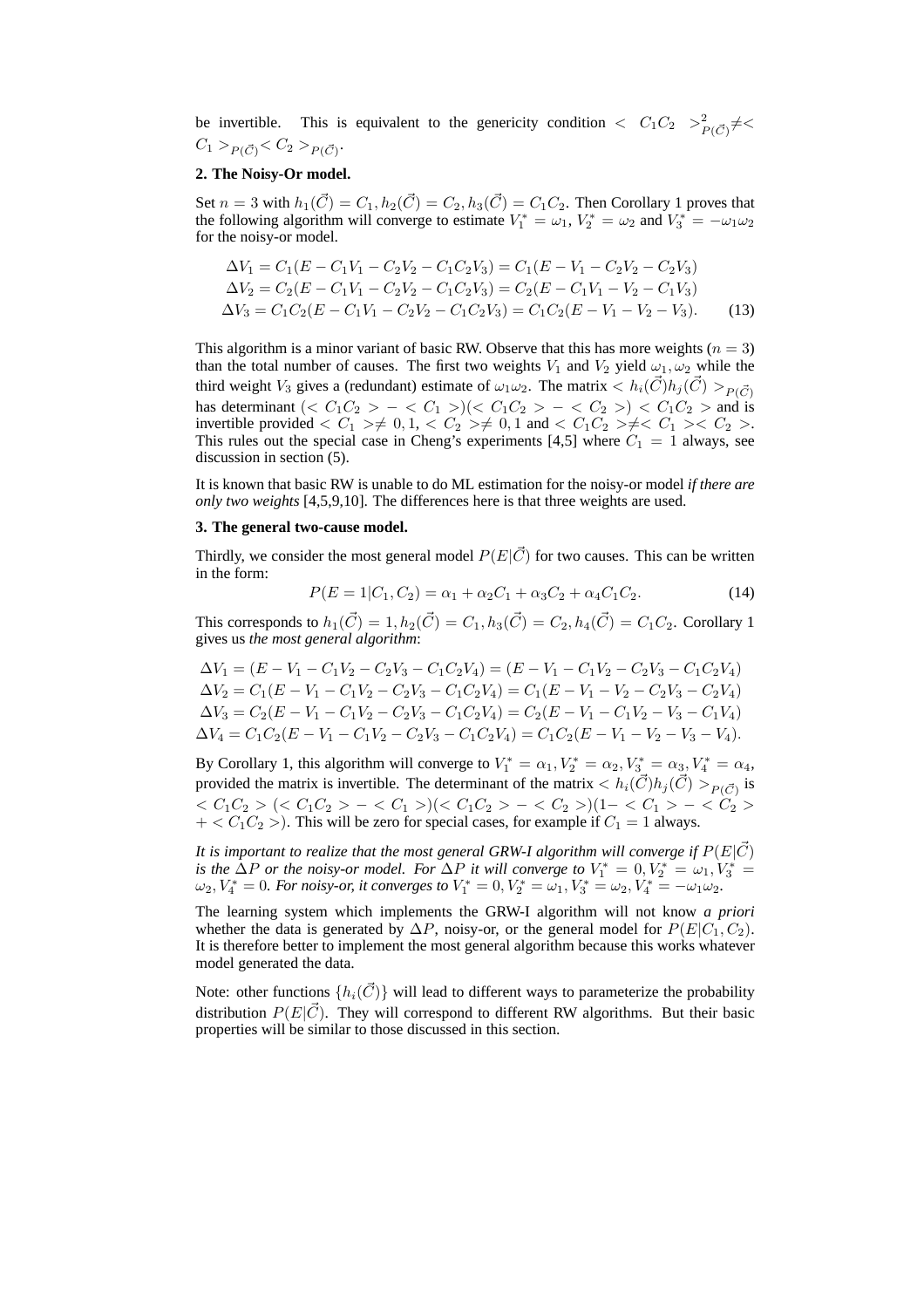#### **4.2 Generalized RW Class II**

We can obtain a second class of generalized RW algorithms which perform ML estimation.

**Corollary 2**. *A sufficient condition for RW to have unique fixed point at the ML estimate of the generative model*  $P(E|\vec{C})$  *is that*  $f_{ij}(\vec{C}) = -g_i(\vec{C})h_j(\vec{C})$ *, provided the matrix*  $< h_i(\vec{C})h_j(\vec{C}) >_{P(\vec{C})}$  is invertible.

Proof. *Direct verification*.

Corollary 2 defines GRW-II to be of form:

$$
\Delta V_i = g_i(\vec{C}) \{ E - \sum_j h_j(\vec{C}) V_j \}.
$$
\n(15)

We illustrate GRW-II by applying it to the noisy-or model (2). It gives an algorithm very similar to equation (6).

Set  $h_1(\vec{C}) = C_1, h_2(\vec{C}) = C_2, h_3(\vec{C}) = C_1C_2$  and  $g_1(\vec{C}) = C_1(1 - C_2), g_2(\vec{C}) = C_2$  $C_2(1 - C_1), g_3(\vec{C}) = C_1C_2.$ 

Corollary 2 yields the update rule:

$$
\Delta V_1 = C_1 (1 - C_2) \{ E - C_1 V_1 - C_2 V_2 - C_1 C_2 V_3 \} = C_1 (1 - C_2) \{ E - V_1 \},
$$
  
\n
$$
\Delta V_2 = C_2 (1 - C_1) \{ E - C_1 V_1 - C_2 V_2 - C_1 C_2 V_3 \} = C_2 (1 - C_1) \{ E - V_2 \},
$$
  
\n
$$
\Delta V_3 = C_1 C_2 \{ E - C_1 V_1 - C_2 V_2 - C_1 C_2 V_3 \} = C_1 C_2 \{ E - V_1 - V_2 - V_3 \}.
$$
 (16)

The matrix  $< h_i(\vec{C})h_j(\vec{C})>_{P(\vec{C})}$  has determinant  $< C_1 C_2 > (< C_1 > - < C_1 C_2 >)(<$  $C_2 > - < C_1 C_2 >$ ) and so is invertible for generic  $P(\vec{C})$ . The algorithm will converge to weights  $V_1^* = \omega_1$ ,  $V_2^* = \omega_2$ ,  $V_3^* = -\omega_1\omega_2$ . If we change the model to  $\Delta P$ , then we get convergence to  $V_1^* = \omega_1, V_2^* = \omega_2, V_3^* = 0.$ 

Observe that the equations (16) are largely decoupled. In particular, the updates for  $V_1$  and  $V_2$  do not depend on the third weight  $V_3$ . It is possible to remove the update equation for  $V_3$ by setting  $g_3(\vec{C}) = 0$ . The remaining update equations for  $V_1 \& V_2$  will converge to  $\omega_1, \omega_2$ for both the noisy-or and the  $\Delta P$  model.

These reduced update equations are identical to those given by equation (6) which were proven to converge to  $\omega_1,\omega_2$  [10]. We note that the matrix  $< h_i(\vec C)h_j(\vec C)>_{P(\vec C)}$  now has a zero eigenvalue (because  $g_3(\vec{C}) = 0$ ) but this does not matter because it corresponds to the third weight  $V_3$ . The matrix remains invertible if we restrict it to  $i, j = 1, 2$ .

A limitation of GRW-II algorithm of equation (16) is that it only updates the weights if only one cause is active. So it would fail to explain effects such as blocking where both causes are on for part of the stimuli (Dayan personal communication).

## **5 Non-generic, coordinate transformations, and non-linear RW**

Our results have assumed genericity constraints on the distribution  $P(\vec{C})$  of causes. They usually correspond to cases where one cause is always present. We now briefly discuss what happens when these constraints are violated. For simplicity, we concentrate on an important special case.

Cheng's PC theory [4,5] uses the noisy-or model for generating the data but cause  $C_1$  is a background cause which is on all the time (i.e.  $C_1 = 1$  always). This implies that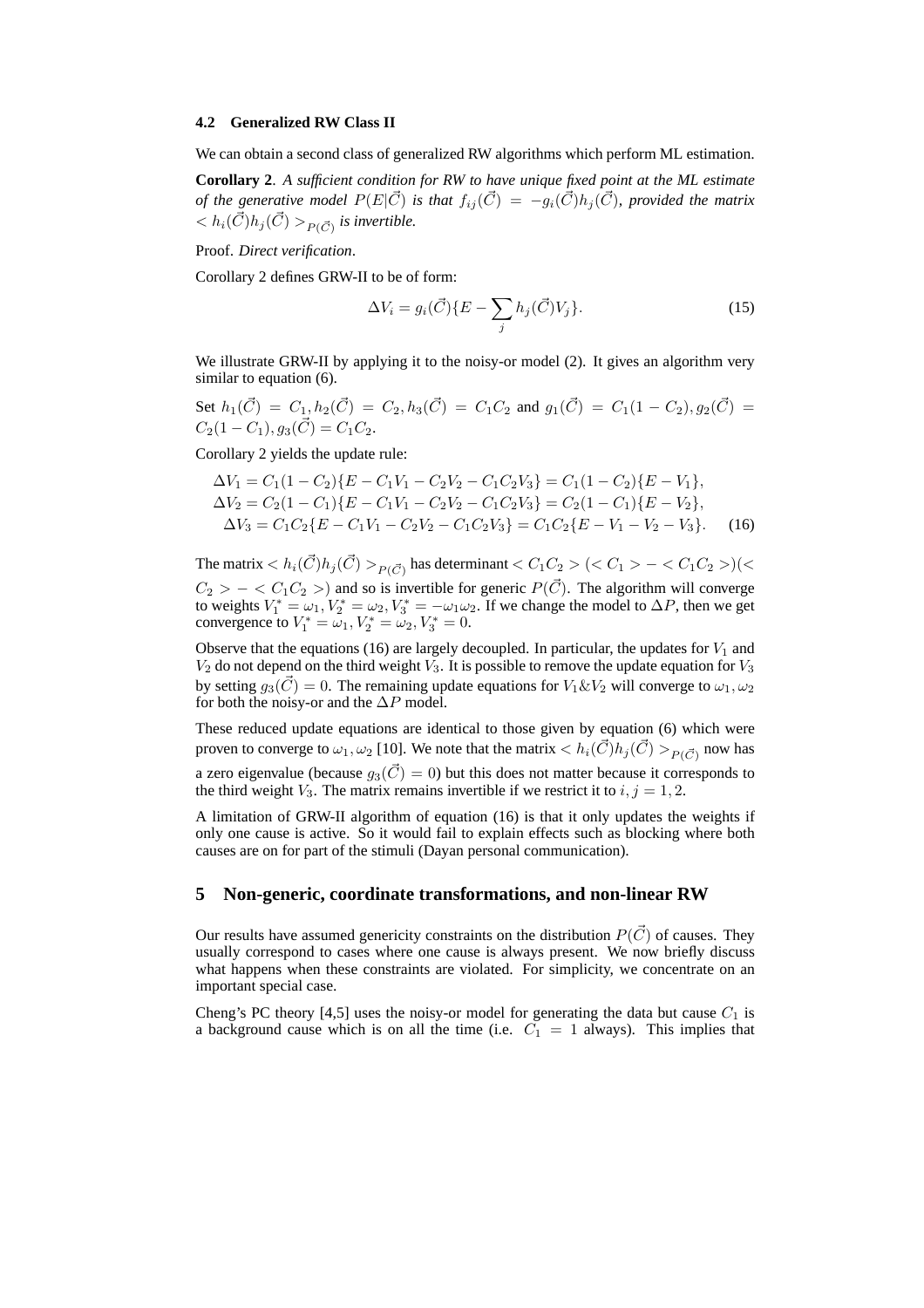$\langle C_2 \rangle = \langle C_1 C_2 \rangle$  and so we cannot apply RW algorithms (13), the most general algorithm, or (16) because the matrix determinant will be zero in all three cases. Since  $C_1 = 1$  we can drop it as a variable and re-express the noisy-or model as:

$$
P(E = 1|\vec{C}) = \omega_1 + \omega_2(1 - \omega_1)C_2.
$$
 (17)

Theorem 1 shows that we can define generalized RW algorithms to find ML estimates of  $\omega_1$  and  $\omega_2(1-\omega_1)$  (assuming  $\omega_1 \neq 1$ ). But, conversely, it is impossible to estimate  $\omega_2$ directly by any linear generalized RW.

The problem is simply a matter of different coordinate systems. RW estimates the parameters of the generative model in a different coordinate system than the one used to specify the model. There is a non-linear transformation between the coordinates systems relating  $\{\omega_1, \omega_2\}$  to  $\{\omega_1, \omega_2(1 - \omega_1)\}\)$ . So RW can estimate the ML parameters provided we allow for an additional non-linear transformation. From this perspective, the inability to RW to perfrom ML estimation for Cheng's model is merely an artifact. If we reparameterize the generative model to be  $P(E = 1|\vec{C}) = \omega_1 + \hat{\omega}_2 C_2$ , where  $\hat{\omega}_2 = \omega_2(1 - \omega_1)$ , then we can design an RW to estimate  $\{\omega_1, \hat{\omega}_2\}.$ 

The non-linear transformation breaks down if  $\omega_1 = 1$ . In this case, the generative model  $P(E|\vec{C})$  becomes independent of  $\omega_2$  and so it is impossible to estimate it.

But suppose we want to really estimate  $\omega_1$  and  $\omega_2$  directly (for Cheng's model, the value of  $\omega_2$  is the causal power and hence is a meaningful quantity [4,5]). To do this we first define a linear RW to estimate  $\omega_1$  and  $\hat{\omega}_2 = \omega_2(1 - \omega_1)$ . The equations are:

$$
V_1^{t+1} = V_1^t + \gamma_1 \Delta V_1^t, \ \ V_2^{t+1} = V_2^t + \gamma_2 \Delta V_2^t. \tag{18}
$$

with  $\langle V_1 \rangle \mapsto \omega_1$  and  $\langle V_2 \rangle \mapsto \omega_2$  for large t. The fluctuations (variances) are scaled by the parameters  $\gamma_1, \gamma_2$  and hence can be made arbitrarily small, see [10].

To estimate  $\omega_2$ , we replace the variable  $V_2$  by a new variable  $V_3 = V_2/(1 - V_1)$  which is updated by a nonlinear equation  $(V_1$  is updated as before):

$$
V_3^{t+1} = V_3^t + \frac{V_3^t}{1 - V_1^t} \delta V_1^t + \frac{\Delta V_2^t}{1 - V_1^t},\tag{19}
$$

where we use  $V_3 = V_2/(1-V_1)$  to re-express  $\Delta V_1$  and  $\Delta V_2$  in terms of functions of  $V_1$  and V<sub>3</sub>. Provided the fluctuations are small, by controlling the size of the  $\gamma$ 's, we can ensure that  $V_3$  converges arbitrarily close to  $\hat{\omega}_2/(1 - \omega_1) = \omega_2$ .

## **6 Conclusion**

This paper shows that we can obtain linear generalizations of the Rescorla-Wagner algorithm which can learn the parameters of generative models by Maximum Likelihood. For one class of RW generalizations we have only shown that the fixed points are unique and correspond to ML estimates of the parameters of the generative models. But Theorems 3,4 & 5 of Yuille (2004) can be applied to determine convergence conditions. Convergence rates can be determined by these Theorems provided that the data is generated as i.i.d. samples from the generative model. These theorems can also be used to obtain convergence results for piecewise i.i.d. samples as occurs in foreward and backward blocking experiments.

These generalizations of Rescorla-Wagner require augmenting the number of weight variables. This was already proposed, on experimental grounds, so that new weights get created if causes occur in conjunction, [2]. Note that this happens naturally in the algorithms presented  $(13,$  the most general algorithm,16) – weights remain at zero until we get an event